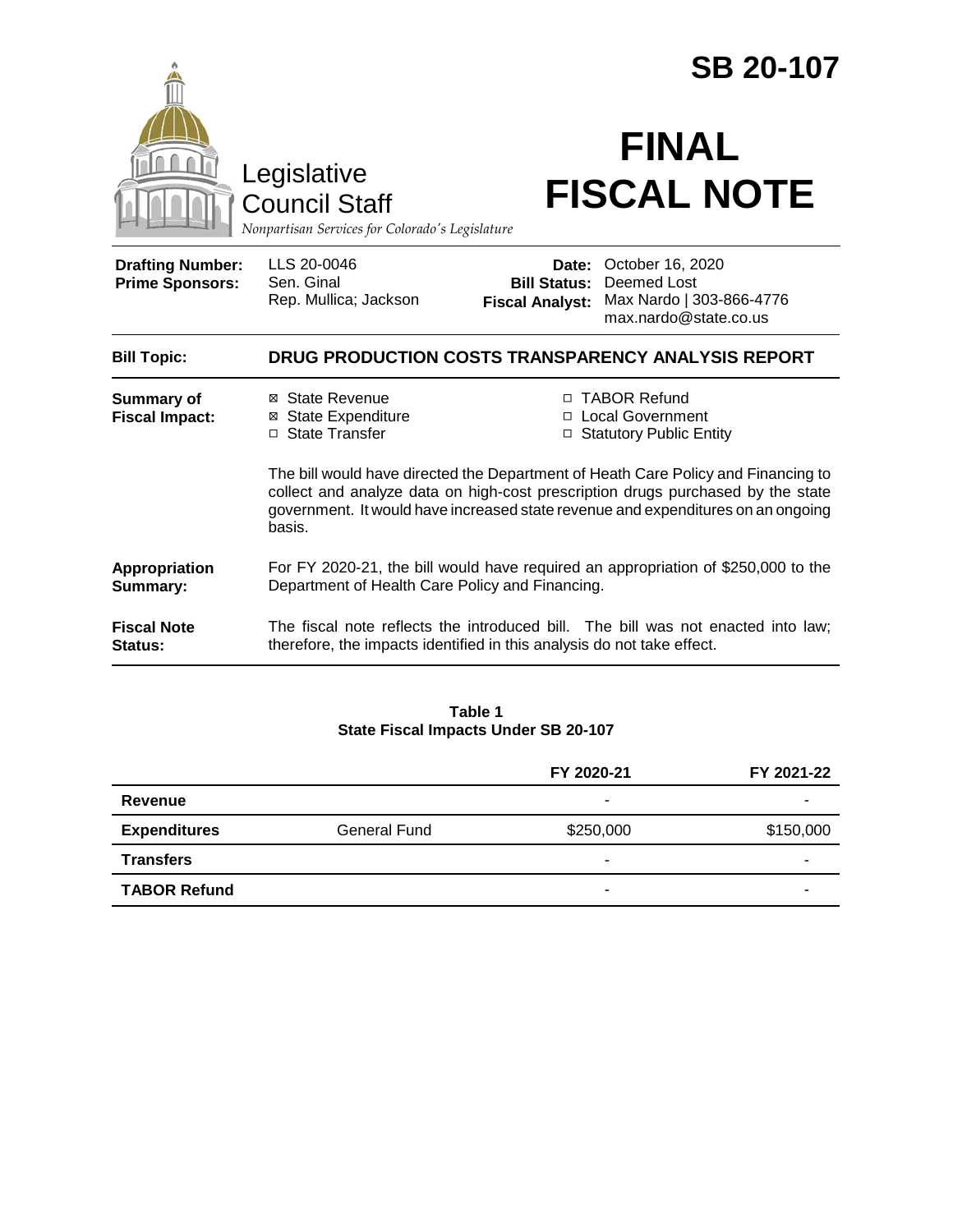October 16, 2020

# **Summary of Legislation**

The bill requires the Department of Heath Care Policy and Financing (HCPF) to gather data from state agencies and drug manufacturers on high-cost prescription drugs, and to analyze and report on this information to the General Assembly.

**Data collection.** Beginning in FY 2020-21, the departments of Corrections, Human Services, Personnel and Administration, and HCPF must jointly compile a list of the wholesale acquisition costs of the twenty highest-cost prescription drugs, both by course of therapy and total volume, purchased by the departments in the preceding fiscal year. HCPF must also collect data from the Division of Insurance in the Department of Regulatory Agencies, the all-payer health claims database, and any other relevant sources. HCPF may contract with a third party to collect this data and conduct the analysis, and is not required to adhere to the state procurement code in doing so.

**Analysis and reporting.** Beginning in FY 2020-21, the annual process of completing the report will take place according to the following timetable:

- by December 1, state agencies will compile the list of high-cost drugs and report to HCPF;
- by February 1, HCPF must request information on specified cost components from the manufacturer of each listed drug;
- within 120 days of receiving the request, but no later than June 1, manufacturers must provide the requested data to HCPF or the designated contractor;
- upon receiving information from manufacturers, HCPF or the designated contractor must analyze the information for each listed drug to determine the basis for the cost; and
- by the ensuing December 1, HCPF or the designated contractor must provide a final cost transparency report to selected committees of the General Assembly.

HCPF is authorized to promulgate rules as necessary to implement the bill. HCPF and any contractor used are required to maintain confidentiality of all proprietary information obtained from manufacturers, and proprietary information is exempt from state open records requests. The bill creates a civil penalty of up to \$10,000 per day for drug manufacturers that fail to report the information requested by HCPF. HCPF is required to report manufacturer violations of reporting requirements to the Attorney General.

## **State Revenue**

To the extent that drug manufacturers fail to comply with reporting requirements, civil penalties may be assessed. The fiscal note assumes a high level of compliance, and that any additional fine revenue will be minimal. Fine revenue is deposited into the General Fund and is subject to state revenue limits established in TABOR.

## **State Expenditures**

The bill increases state expenditures in HCPF by \$250,000 in FY 2020-21 and \$150,000 in FY 2021-22 and future years, and increases workload in other state agencies.

**Department of Health Care Policy and Financing.** The fiscal note assumes HCPF will hire a contractor to collect and analyze prescription drug costs and prepare the annual report. The contractor will compile the list of drugs; work with manufacturers to obtain information; review, validate, and standardize data; analyze the data; and write the report. The cost estimate is based on the need for 1,250 contractor hours at a rate of \$200 per hour in the first year, and 750 hours